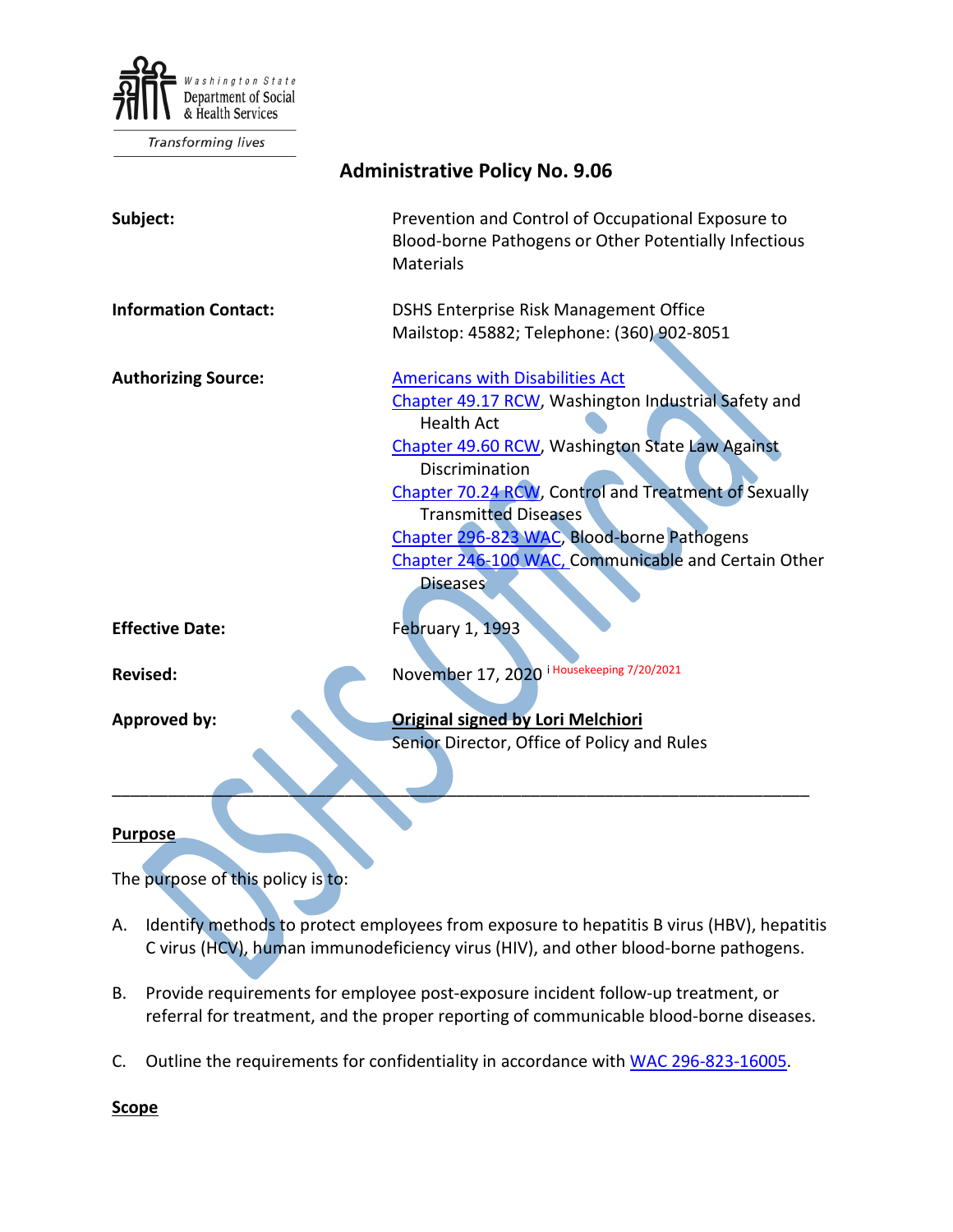This policy applies to all programs and employees of the Department of Social and Health Services.

## **Definitions**

**Blood-borne pathogens** mean any pathogenic microorganism that is present in human blood or other potentially infectious materials (OPIM) and can infect and cause disease in persons who are exposed to blood containing. These pathogens include, but are not limited to, hepatitis B virus (HBV), hepatitis C virus (HCV) and human immunodeficiency virus (HIV).

**Department** means the Department of Social and Health Services (DSHS).

**Employee** means all full-time, part-time, on-call, intern, work-study student, and volunteer staff employed by the Department.

**Engineering controls** mean controls that isolate or remove the bloodborne pathogens hazard from the workplace.

**Exposure incident** means a specific, actual occurrence of eye, mouth, other mucous membrane, non-intact skin, or parenteral contact with blood or OPIM. Examples of non-intact skin include skin with dermatitis, hangnails, cuts, abrasions, chafing, or acne.

**Occupational exposure** means the reasonably anticipated skin, eye, mucous membrane, or parenteral contact with blood or OPIM that may result from the performance of an employee's duties. Occupations typically associated with tasks that involve occupational exposure to blood or other potentially infectious materials are as follows:

Health Care Occupations:

- Physicians and physician assistants
	- Nurses, dental hygienists, and other health care employees in clinics and offices
- Employees of clinical, dental, and diagnostic laboratories
- Staff in laundries that provide services to health care facilities
- Staff in clinics in correctional facilities
- Staff in institutions for persons with developmental disabilities
- Home health care workers
- Staff in nursing homes and long-term care facilities
- Medical equipment service and repair personnel

Non-Health Care Occupations:

Law enforcement personnel and correctional officers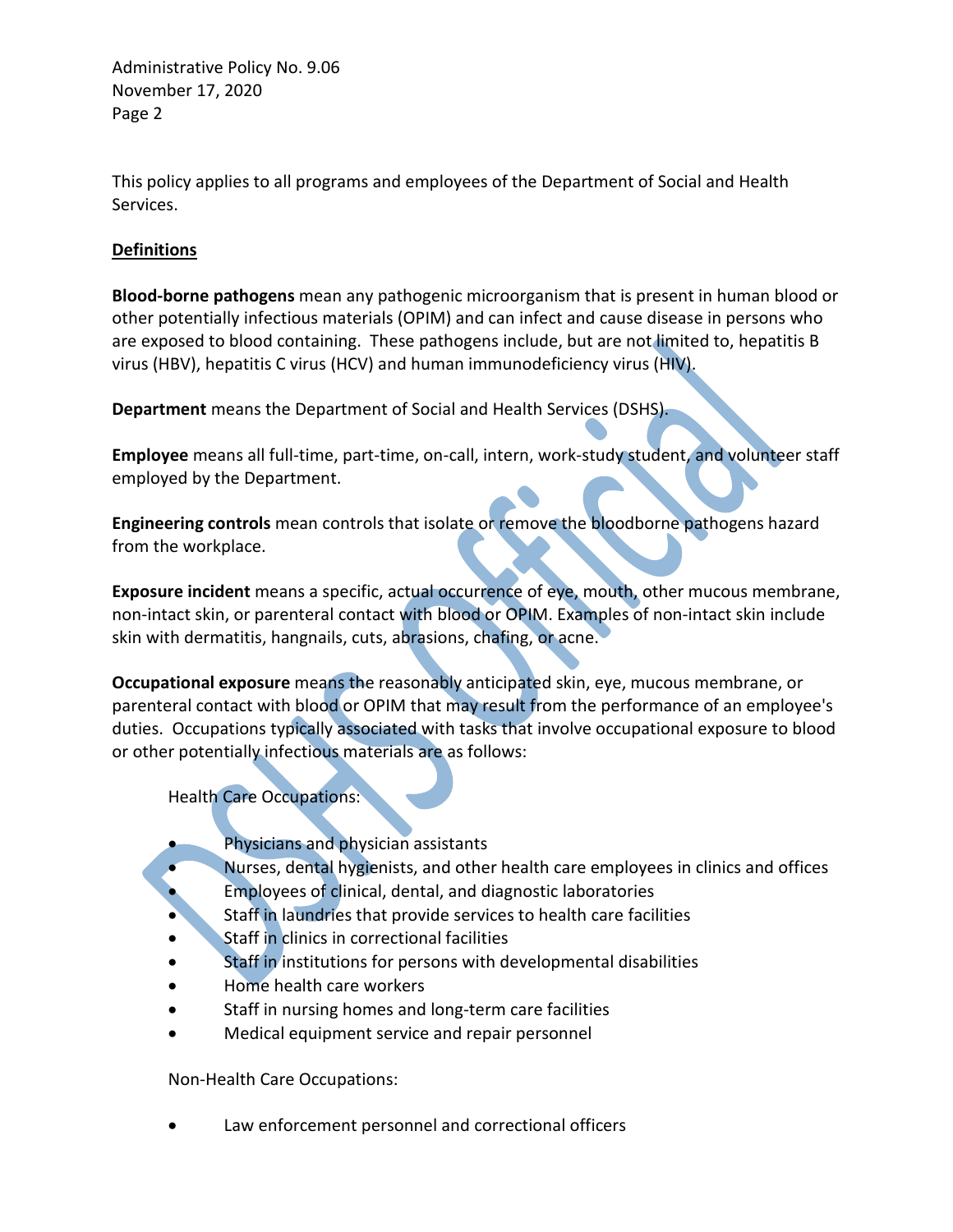- Employees assigned to provide emergency first-aid by their employers as either a primary or secondary duty
- Employees who handle or pick up regulated waste

**Note:** The absence of a particular job from the list does not suggest that it falls outside the scope of this policy. Employees in jobs found on the list are covered only if they have occupational exposure.

**Other potentially infectious materials (OPIM),** commonly refers to the following human body fluids: semen, vaginal secretions, cerebrospinal fluid, synovial fluid, pleural fluid, pericardial fluid, peritoneal fluid, saliva in dental procedures, any body fluid that is visibly contaminated with blood, and all body fluids in situations where it is difficult or impossible to differentiate between body fluids; and unfixed tissue or organ (other than intact skin) from a human (living or dead).

**Parenteral Contact** refers to those occasions when mucous membranes or skin is pierced by needle-sticks, human bites, cuts, or abrasions.

**Personal protective equipment (PPE)** means specialized clothing or equipment worn by an employee to minimize exposure to hazards that can cause injuries and illnesses.

**Universal precautions** means as a generally accepted preventative practice to treat all blood and OPIM as if they contain blood-borne pathogens, whether or not the source of the blood or OPIM has been identified as having a blood-borne pathogens.

**Work practice controls** means methods that reduce the likelihood of the employee's exposure by changing the manner in which a task is performed.

## **Policy**

- A. The Department must provide for the safety and health of its employees by implementing exposure control plans designed to prevent and control the occupational transmission of blood-borne pathogens.
- B. All Department locations (divisions, institutions, offices and facilities) having employees whose duties involve a potential for occupational exposure must create and maintain an exposure control plan. The exposure control plan must:
	- 1. Include a written policy identifying the specific employee job classifications with occupational exposure.
	- 2. Set forth the schedule and methods to be used to implement all necessary provisions of [WAC 296-823.](http://apps.leg.wa.gov/WAC/default.aspx?cite=296-823)
	- 3. Specify the procedures for evaluating and performing follow-up of exposure incidents.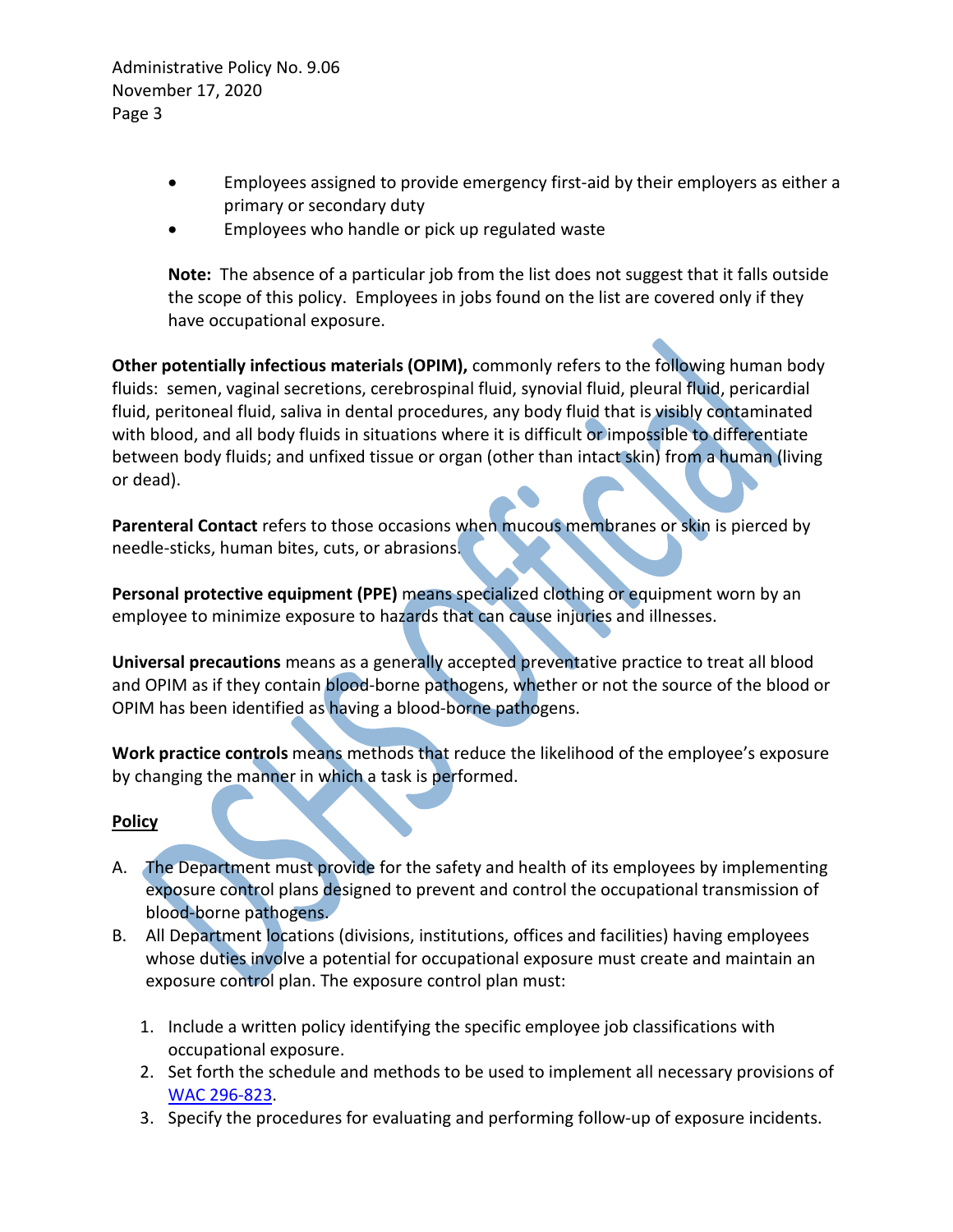- 4. Be reviewed annually, and updated at least every three years or whenever necessary to reflect:
	- a) New or modified tasks and procedures which affect occupational exposure;
	- b) New or revised job classifications with occupational exposure; and
	- c) Changes in technology that will eliminate or reduce exposure to blood-borne pathogens[. WAC 296-823-11010](http://apps.leg.wa.gov/WAC/default.aspx?cite=296-823-11010)

## **Procedures**

All DSHS administrations, institutions, offices and facilities must:

- A. Conduct a site occupational exposure determination to:
	- 1. Identify all job classifications, tasks, and procedures at the site in which occupational exposure could reasonably be expected to occur;
	- 2. Analyze each job to determine risk categories of personnel having reasonably anticipated potential for exposure to blood or other potentially infectious materials; and
	- 3. List all employees with an occupational exposure. [WAC 296-823-11005](http://apps.leg.wa.gov/WAC/default.aspx?cite=296-823-11005)
- B. If it is determined that one or more employees are assigned duties that have a potential for occupational exposure, create and maintain a written exposure control plan designed to eliminate or minimize the exposure risk. Ensure enforcement of site-specific exposure control plans. [WAC 296-823-11010](http://apps.leg.wa.gov/WAC/default.aspx?cite=296-823-11010)
- C. Offer hepatitis B vaccine to any employee at risk for an occupational exposure. Be certain to include employees officially identified as first-aid providers and anticipated to render assistance during medical emergency incidents where an occupational exposure can be reasonably anticipated. [WAC 296-823-13005](http://apps.leg.wa.gov/WAC/default.aspx?cite=296-823-13005)
- D. Provide post-exposure evaluation, medical treatment, and follow-up for any employee who experiences an exposure incident. [WAC 296-823-160](http://apps.leg.wa.gov/WAC/default.aspx?cite=296-823-160)

E. Report all exposure incidents using the web [Report of Work Related Incident/Close Call](https://riskmaster.dshs.wa.lcl/DSHS%20shell%20web%20form/webform/pagebuilder.aspx) and DSHS Form [03-333,](http://forms.dshs.wa.lcl/formDetails.aspx?ID=8257) Post-Exposure Incident Report.

- F. Review the procedures of occupational exposure prone tasks and implement appropriate work practice controls and engineering controls. WAC 296-823-140.
- G. Stock, issue and mandate the use of appropriate Personal Protective Equipment (PPE) to reduce the potential for an exposure incident[. WAC 296-823-150](http://apps.leg.wa.gov/WAC/default.aspx?cite=296-823-150)